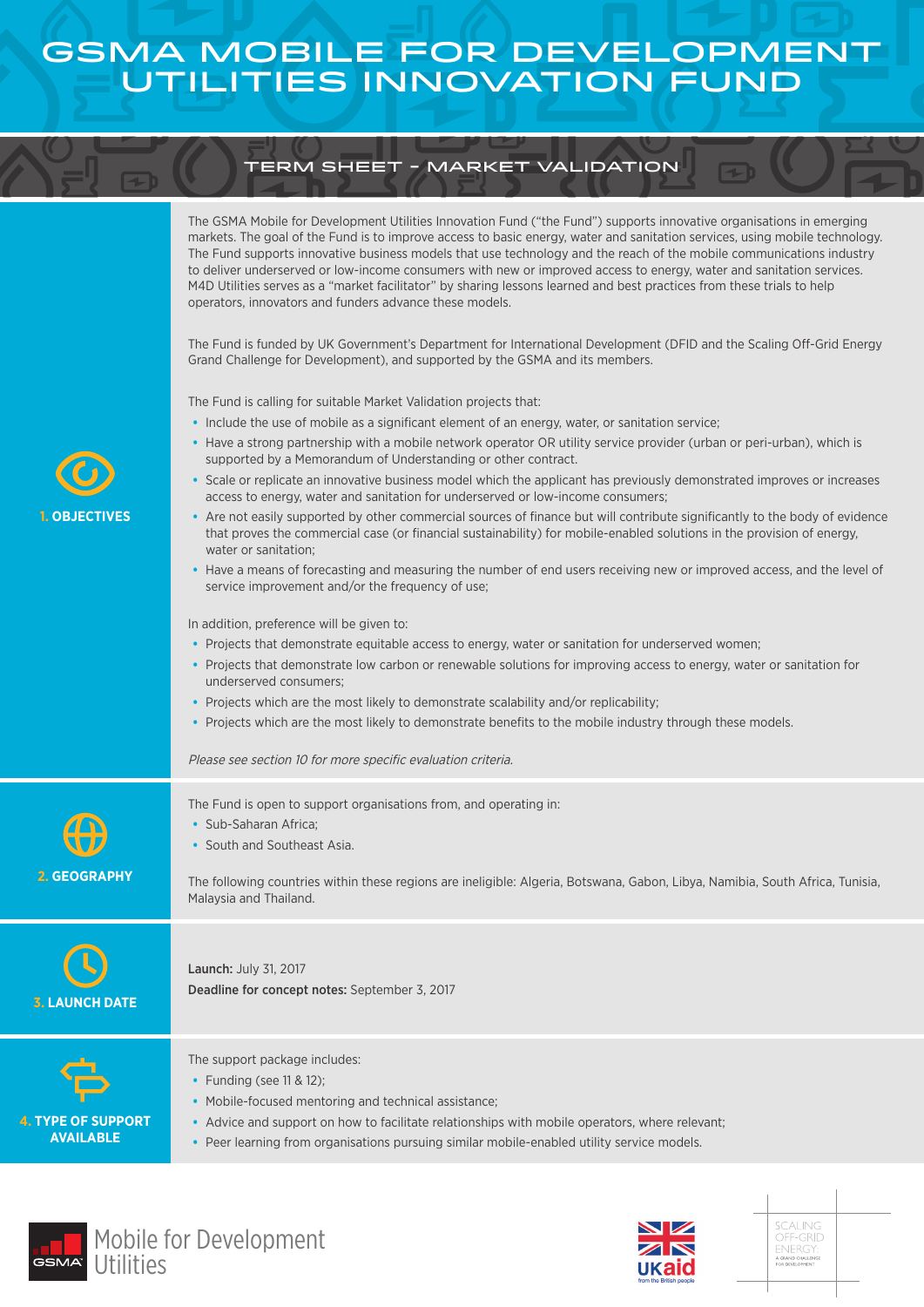To be eligible for funding, organisations must meet the following criteria:

- **•** Be one of the following:
	- » Energy, water, or sanitation service provider (i.e. enterprise), including
		- **\*** Decentralised service providers
		- **\*** Urban or peri-urban utilities, and
		- **\*** NGOs trialling business model approaches,
	- » Mobile operator or infrastructure provider/owner
- » Technology solutions provider Preferably, grants that involve urban or peri-urban utilities should be led by mobile operators or technology solution providers.
- **•** Be an entity registered and operating in the country of project implementation (whether domestic or foreign owned or a joint venture) in compliance with relevant business licensing, taxation, employee and other relevant regulations.
- **•** The lead organisation must be able to accept foreign grants and deploy them in the country of implementation.
- **•** The lead organisation must be in satisfactory financial health and be able to show two years of audited financial accounts; have adequate financial systems to report regularly to the Fund and, if required, undergo an external audit.
- **•** Have adequate internal human resource capability to implement the proposed project within the proposed timeframe.
- **•** Have the potential and appetite to form strategic partnerships with mobile operators.
- **•** Not violate fundamental human rights or international labour standards.

## If selected, grantees must commit to:

- **•** Share project data, also from partner organisation(s) where applicable, with the GSMA M4D Utilities programme and its Insights and Impact Assessment expert/agency. The GSMA will work with selected grantees to agree upon publically shared data through case studies and reports.
- **•** Participate in Insights and Impact Assessment activities with a third-party consultant. In particular:
	- » Capture key expected learnings and metrics;
	- » Measure direct users and direct beneficiaries;<sup>1</sup>
	- » Measure indirect beneficiaries<sup>2</sup> for a period after the completion of the grant period.
- **•** Participate in lesson learning and experience sharing activities for internal and public audiences.
- **•** Adhere to Memoranda of Understanding (MOUs) between the members of a partner consortium. A document with a clear division of responsibilities between the members of the consortium and a statement of mutual commitment should be present in the final proposal (see 7).
	- » An MOU will be needed with any partner who will either contribute to the match funding, share data, or play an important role in the planning or delivery of the project. Note that MOUs with easily replaceable vendors are not necessary.
	- » The GSMA will provide guidance on when MOU(s) are required.
- **•** The key project manager will travel to and participate in GSMA activities or other key events where relevant. Part of the grant funding shall be allocated to specifically cover these travel expenses.
- **•** Participate in UK DFID and the Scaling Off-Grid Energy Grand Challenge for Development annual review processes.



**6. COMMITMENTS FROM SUCCESSFUL ORGANISATIONS** 

**5. ELIGIBLE ORGANISATIONS**

## Applications will be assessed through a two-stage application process.

Concept Note stage - The first stage will involve completing a short online questionnaire, to be reviewed by the Fund Manager and GSMA. The deadline for submitting Concept Notes is Sunday, September 3, 2017.

Proposal stage – Concept Notes that meet the objectives of the Fund, and where the applicant is eligible, will be invited to develop a proposal setting out the full business case for the project. Applicants will receive feedback from the GSMA in developing their proposal.

A successful Concept Note does not imply that the subsequent proposal will be funded.

Once the proposal is submitted, appraisals will likely include a due diligence visit and/or interview with the applicant. An independent and anonymous panel of experts ('Fund Panel') will appraise proposals and make a final selection based on the submitted material as well as recommendations from the GSMA and the Fund Manager.

We expect the final decision from the Fund Panel to be made in late January 2018.

2. Indirect beneficiaries: New beneficiaries of the mobile-enabled service after the grant period.







<sup>1.</sup> Direct users: Individuals interacting actively and directly with the mobile-enabled service during the grant period.<br>Direct beneficiaries: "Direct users" + end consumers who derive some socio-economic value from the dir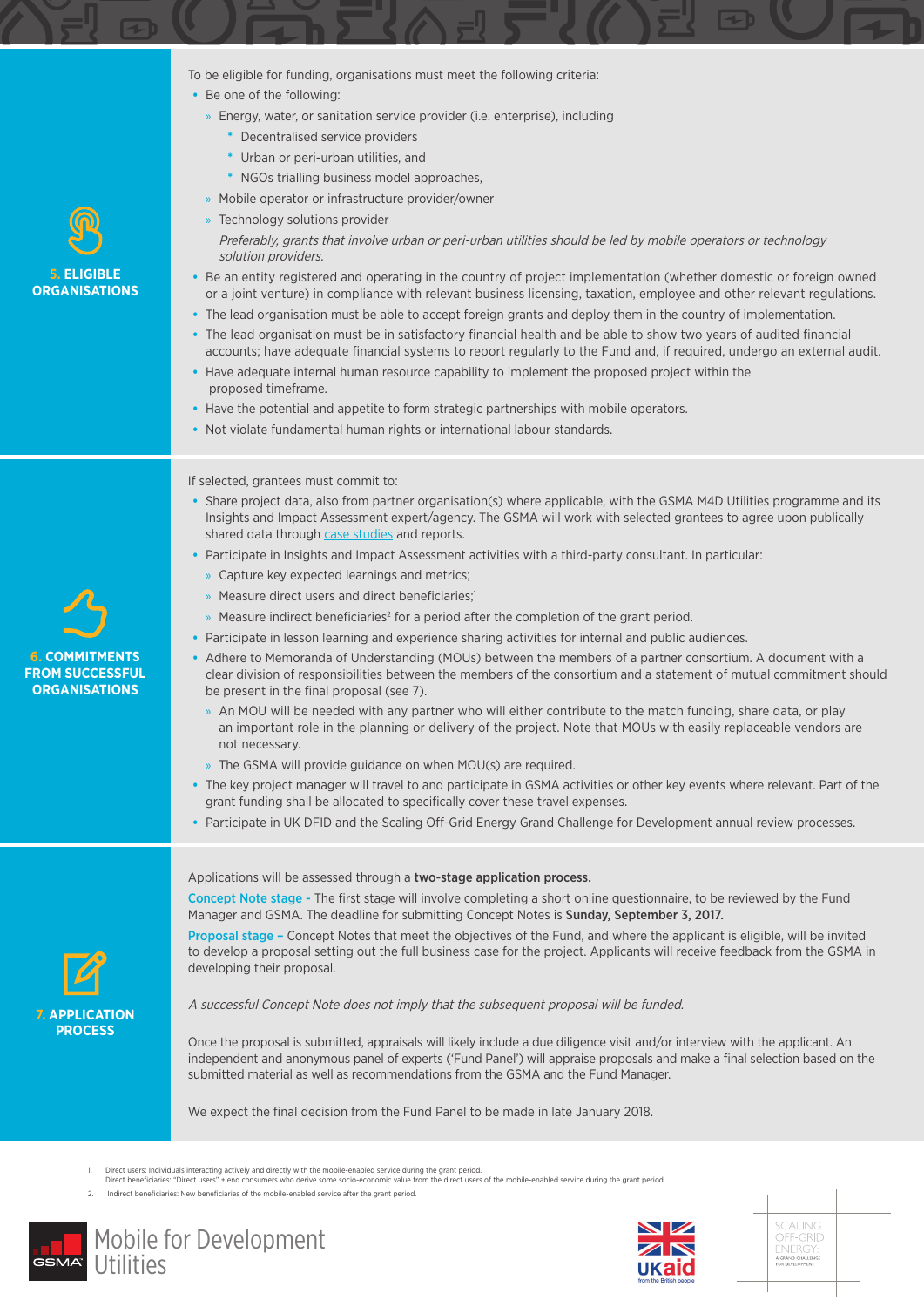| <b>8. FUND MANAGER</b>            | The Fund Manager plays a managerial and advisory role, executing decisions on behalf of the Fund. They are the<br>managing organisation responsible for fund mechanisms, grant progress reporting, financial management, transparency,<br>accountability and for reporting on impact and learnings. Additionally, the Fund Manager is responsible for Fund<br>compliance including financial, legal and ethical considerations.<br>The Fund Manager is Coffey International Ltd.                                                                                                                                                                                                                                                                                                                                                                                                                                                                                                                                                                                                                                                                                                                                                                                                                                                                                                                                                                                                                                                                                                                                                                                                                                                                                                                                                                                                                                                                                                                                                                                                                                                                                                                                                                                                                                                                                                                                                                                                                                                                                                                                                  |
|-----------------------------------|-----------------------------------------------------------------------------------------------------------------------------------------------------------------------------------------------------------------------------------------------------------------------------------------------------------------------------------------------------------------------------------------------------------------------------------------------------------------------------------------------------------------------------------------------------------------------------------------------------------------------------------------------------------------------------------------------------------------------------------------------------------------------------------------------------------------------------------------------------------------------------------------------------------------------------------------------------------------------------------------------------------------------------------------------------------------------------------------------------------------------------------------------------------------------------------------------------------------------------------------------------------------------------------------------------------------------------------------------------------------------------------------------------------------------------------------------------------------------------------------------------------------------------------------------------------------------------------------------------------------------------------------------------------------------------------------------------------------------------------------------------------------------------------------------------------------------------------------------------------------------------------------------------------------------------------------------------------------------------------------------------------------------------------------------------------------------------------------------------------------------------------------------------------------------------------------------------------------------------------------------------------------------------------------------------------------------------------------------------------------------------------------------------------------------------------------------------------------------------------------------------------------------------------------------------------------------------------------------------------------------------------|
| <b>9. CONTACT DETAILS</b>         | Utilities grants@gsma.com<br>The Utilities Innovation Fund web page                                                                                                                                                                                                                                                                                                                                                                                                                                                                                                                                                                                                                                                                                                                                                                                                                                                                                                                                                                                                                                                                                                                                                                                                                                                                                                                                                                                                                                                                                                                                                                                                                                                                                                                                                                                                                                                                                                                                                                                                                                                                                                                                                                                                                                                                                                                                                                                                                                                                                                                                                               |
| <u>я к</u><br><b>10. CRITERIA</b> | The specific objective of the Market Validation Grant is to support strong partnerships with mobile network operators<br>OR utility service providers to support scaling or replication of an existing service that increases or improves access to<br>sustainable energy, water or sanitation services to underserved consumers. The service will already have demonstrated<br>success and have active users in at least one market.<br>To be eligible for funding, organisations must meet the following additional criteria:<br>• Organisations must have a strong partnership in place with a Mobile Network Operator (registered as a member of the<br>GSMA) and/or with a utility service provider (urban or peri-urban), which is supported by contracts or Memoranda of<br>Understanding (MOUs).<br>• The lead applicant or partner must have the applicable regulatory clearances to provide the new or<br>improved service.<br>• Hardware and software vendors that are critical to the product/service must be selected before the<br>grant is awarded.<br>• The project must target underserved or low-income consumers.<br>Applications will be appraised to the extent to which they satisfy the eligibility criteria of the Fund, and on<br>the following matters:<br>• How integral mobile is within the solution and how this will demonstrate benefits to the mobile industry;<br>• The scale and/or replication to be achieved through the grant and potential for continued<br>scaling and replication;<br>• The strength of partnerships with mobile network operator or utilities;<br>• The additionality that this grant will bring to the activities the organisation already undertakes;<br>• The relevance, quality and potential of the innovation to improve or increase energy, water and sanitation services for<br>underserved/low-income consumers.<br>• The quality of the business case and/or financial sustainability and implementation plan including assessment of risks<br>involved and appropriate mitigation plans;<br>• The existing internal capability and capacity of the applicant and its personnel to implement the project in the timeframe<br>set out in the Application;<br>• The level of resources mobilised including previous funding, human resources, additional efforts;<br>• The theory of change or pathway to impact (including inputs, outputs, outcomes impacts and assumptions)<br>are clearly defined, measurable and achievable;<br>• Strong preference will be given to applicants that are NOT implementing pay-as-you-go energy services<br>in East Africa. |
| <b>11. FUNDS AVAILABLE</b>        | Applicants are required to submit and justify their financial requirements for the project to be funded, as well as funding<br>amount and duration:<br>• The funding should be used for a specific project, e.g. scaling up an existing product or service or replicating<br>to a new market.<br>• The amount can be up to GBP 300,000.<br>• The funding will be milestone-based (i.e. incremental fund payments will be dependent on the organisation delivering<br>proof that mutually-agreed targets have been achieved).<br>• The total duration of the project is 12 - 18 months. The GSMA expects the implementation period to be 12 months at<br>most, in order to assess the impact of and gain insights from the project in the remaining 6 months.                                                                                                                                                                                                                                                                                                                                                                                                                                                                                                                                                                                                                                                                                                                                                                                                                                                                                                                                                                                                                                                                                                                                                                                                                                                                                                                                                                                                                                                                                                                                                                                                                                                                                                                                                                                                                                                                      |





SCALING<br>OFF-GRID<br>ENERGY:<br>AGRAND CHALLENGE<br>FOR DEVELOPMENT